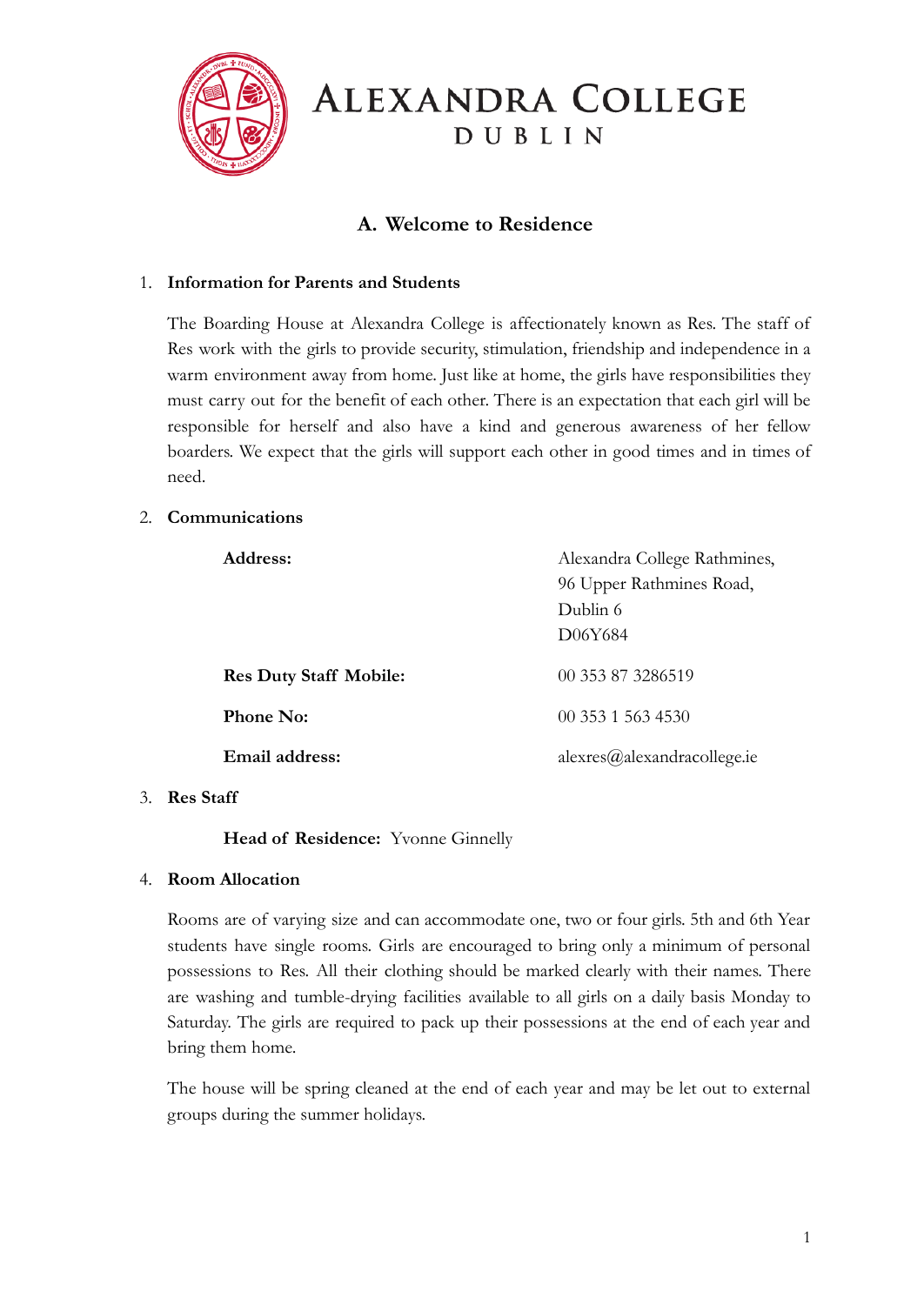#### 5. **Short Stay Boarding**

Facilities are provided to enable parents to arrange flexi-boarding for their daughters. Flexi-boarding enables students from the Junior and Senior Schools to board for a few days at a time or for a number of weeks to accommodate family needs.

#### 6. **Weekday Routine**

| $7:00 \text{ am}$    | Wake up bell                                                     |
|----------------------|------------------------------------------------------------------|
| $7:00$ am $-8:00$ am | <b>Breakfast</b>                                                 |
|                      | Girls tidy their rooms and make their beds and must be in school |
|                      | for $8:30$ am                                                    |
| $11:00$ am           | Boarder snack in Milltown Res                                    |
| $4:00 \text{ pm}$    | Activities, Sport and Tutoring                                   |
| $5:30 \text{ pm}$    | Dinner                                                           |
| $6:30 \text{ pm}$    | Prep                                                             |
| $8:00 \text{ pm}$    | Prep finishes for 1st – 4th Years                                |
| $9:30 \text{ pm}$    | All prep ends                                                    |
| $9:00 \text{ pm}$    | 1st Year lights out                                              |
| $9:30 \text{ pm}$    | 2nd Year lights out                                              |
| $10:00 \text{ pm}$   | 3rd Year lights out                                              |
| $10:00 \text{ pm}$   | 4th Year lights out                                              |
| $10:30 \text{ pm}$   | 5th & 6th Year in their own rooms                                |

On Friday nights, prep finishes at 8:00 pm. Boarders can then relax and watch movies or catch up with friends.

#### 7. **Saturday Routine**

Boarding activities are organised every weekend for Friday or Saturday evenings and for Saturday or Sunday afternoons. All girls are expected to participate in these activities unless they are out with friends or families. While not all activities are compulsory, Res is a more positive place to live when all the girls get involved. A full list of all the outings and boarder trips are displayed on the notice board in Res at the beginning of each new school year.

#### **Saturday Routine**

| $8:00$ am - 10:00 am                | <b>Breakfast</b>   |
|-------------------------------------|--------------------|
| $8:00$ am - 12:30 pm                | Leisure Activities |
| $12:30 \text{ pm}$                  | Lunch              |
| $1:30 \text{ pm} - 5:30 \text{ pm}$ | Organised Trip     |
| $9:30$ am - 4:30 pm                 | Study in prep room |
| $5:30 \text{ pm}$                   | Dinner             |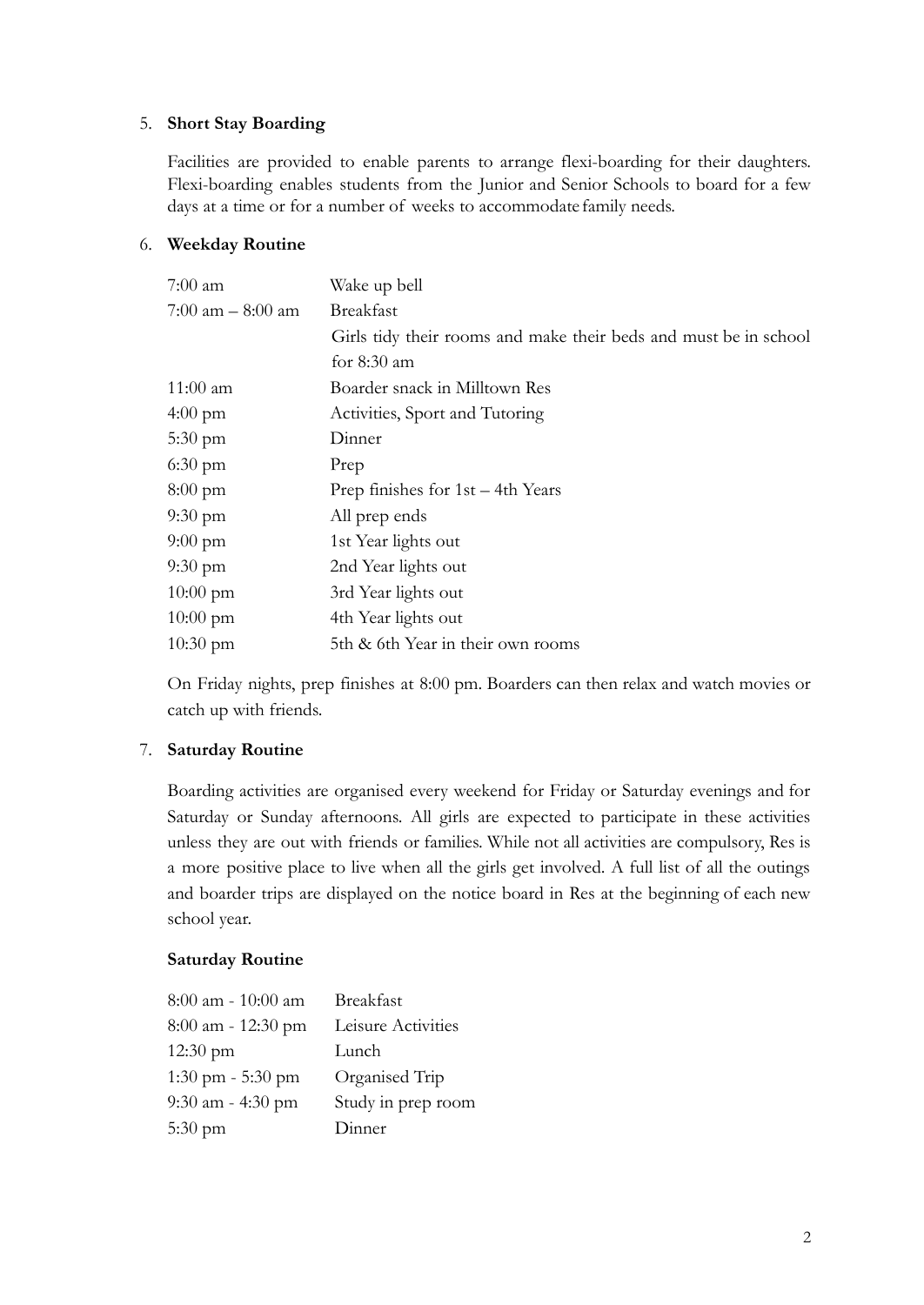#### 8. **Sunday Routine**

| 8:00 am - 10:00 am | Breakfast                       |
|--------------------|---------------------------------|
| $9:00 \text{ pm}$  | 1st Year Lights out             |
| $9:30 \text{ pm}$  | 2nd Year Lights out             |
| $10:00 \text{ pm}$ | 3rd Year Lights out             |
| $10:00 \text{ pm}$ | 4th Year Lights out             |
| $10:30 \text{ pm}$ | 5th/6th Year in their own rooms |

#### 9. **Bed Times**

| Sunday to Thursday: |                                      |
|---------------------|--------------------------------------|
| Junior School       | $8:30 \text{ pm}$                    |
| 1st Years           | $9:00 \text{ pm}$                    |
| 2nd Years           | $9:30 \text{ pm}$                    |
| 3rd and 4th Years   | $10:00 \text{ pm}$                   |
| 5th and 6th Years   | 10:30 pm must be in their own rooms. |

#### 10. **Study and Homework**

- a. Prep sessions commence at 6:30 pm following dinner until 9:30 pm. 5th and 6th Year students may study in their rooms after 9:30 pm and at the weekends.
- b. There will be a staff member available during prep to assist with homework queries.

#### 11. **Meals**

- a. A variety of nutritious and balanced meals are served in Res, as well as bread, butter, jam and biscuits.
- b. Fresh fruit is available at all times for boarders. Girls can also prepare their own snack at any time. A microwave, kettle and toaster are available at all times for student use in the coffee dock in the dining room. 6th Year students have their own fully fitted kitchen on their wing, which includes a cooker, fridge and dishwasher. 5th Years also have their own kitchen and 1st to 4th Years use the coffee dock in the dining room.

#### 12. **Music and Drama**

Dedicated rooms are available to the girls for both music and drama every day of the week and at the weekend from 4:00 pm to 6:30 pm in Rathmines and 4:00 pm to 5:45 pm or 8:00 am to 8:45 am in Milltown.

#### 13. **Music**

Boarders may bring their own musical instruments that can be housed in the Music Block in school or at Res. Practice sessions should fit in with students' study timetables, Res routines and availability of the Music Centrepractice suites.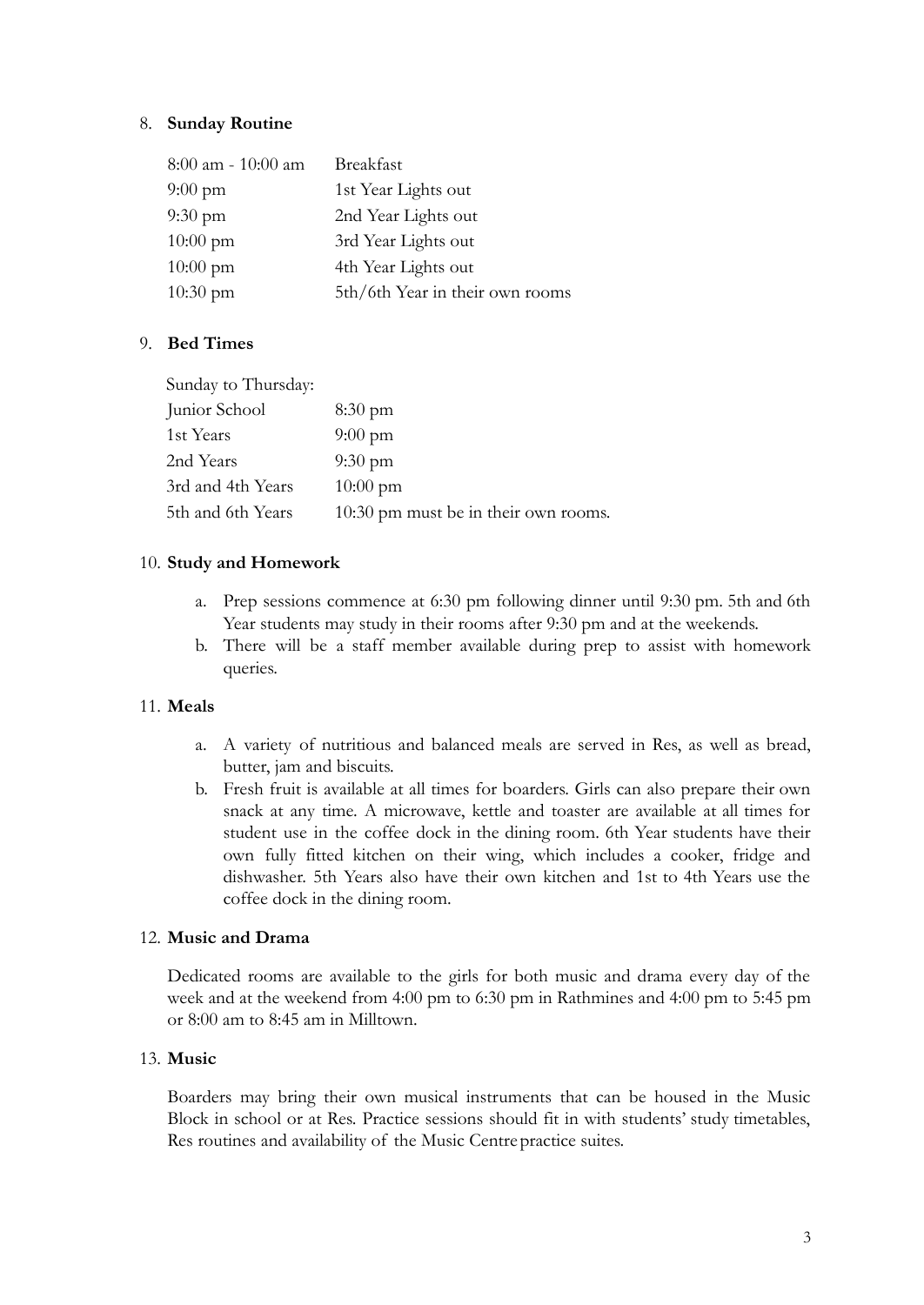#### 14. **Co-curricular Activities**

All students are strongly encouraged to take full advantage of the wide range of co-curricular programmes and facilities such as the sports grounds and tennis courts. Students may choose from a variety of activities in the area of Sports, Arts, and Cultural Pursuits.

#### 15. **Boarding House Activities**

Boarders enjoy a busy lifestyle at the weekend. Res staff organise a programme of activities throughout the year. Each term the group selects seasonal activities to cater for all ages.

Leisure time may also be spent watching television or DVD's on a large screen television in the common room. Students are only permitted to watch age appropriate TV or movies.

#### 16. **Homesickness**

- a. We recognise that in most cases this will be the first time that students have lived away from home. This can cause anxiety for both students and their families.
- b. It is natural for the girls to feel homesick and this can last for a few days to a few weeks. These feelings usually subside as girls develop new friendships and become familiar with new surroundings and routines. Our staff are sensitive to the emotions and needs of girls especially when they first arrive. We liaise closely with parents at all times, especially if we have any concerns. A number of support structures exist to help your daughter settle in the school.

#### 17. **Student Support**

Res staff are accessible at all times to meet the physical, social, emotional and cultural needs of boarders. A strong school support structure is provided in the form of pastoral care through the Year Heads, Form Tutors and the School nurse.

#### 18. **International Students**

- a. We recognise and respect the range of different cultural and linguistic backgrounds of our international students. We encourage international students to share their cultures and acknowledge various cultural celebrations. International and local students are required to take part in activities organised by the International Club to encourage social interaction between local and international students.
- b. Students from different religious backgrounds are free to attend their own religious services.
- c. Language support is provided at school through the English as a second language programme.
- d. We recognise the difficulties of long distance separation from families. Boarding House staff regularly communicate with parents and encourage students to do the same.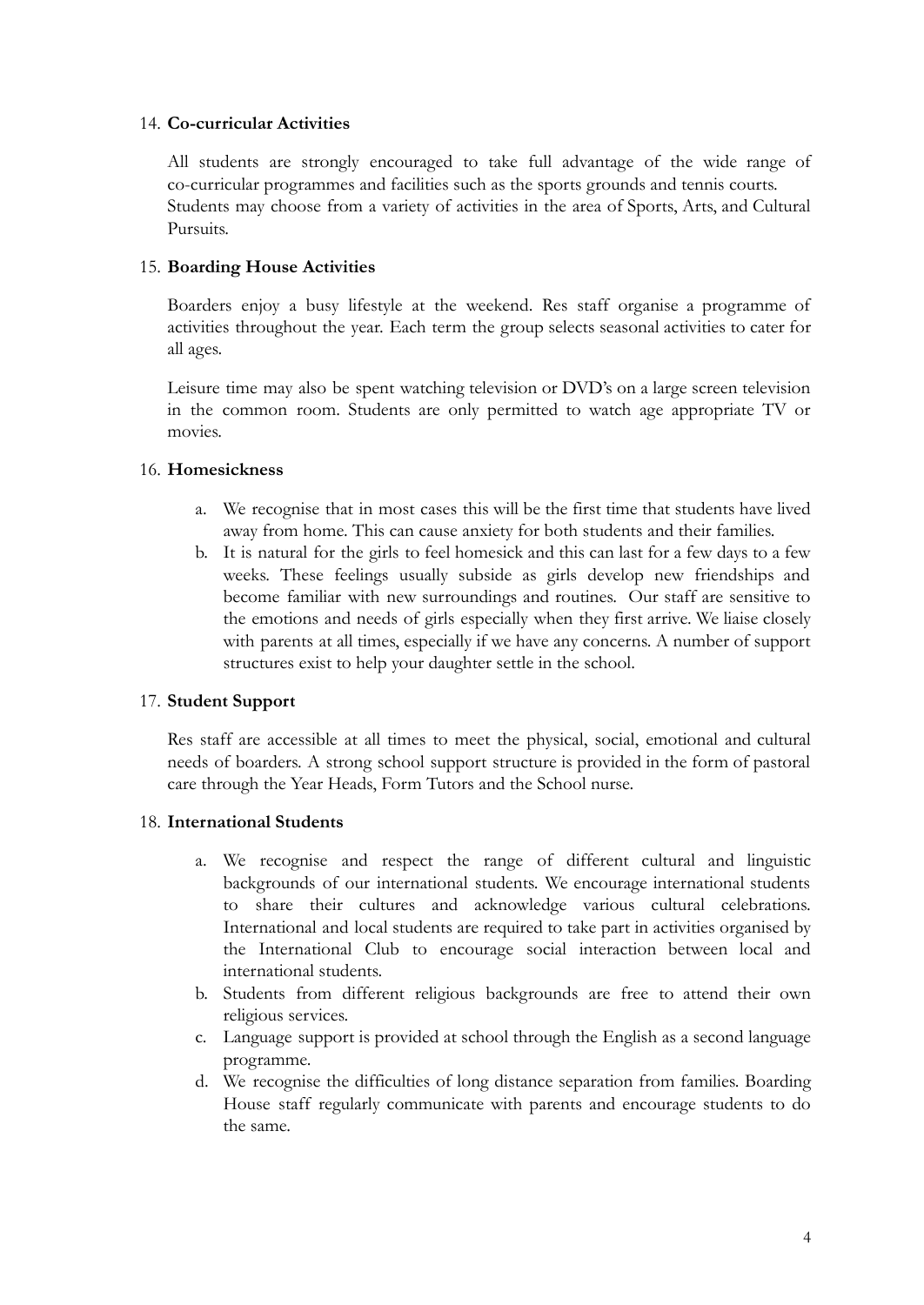#### 19. **Uniform Policy**

All clothing must be kept clean, pressed and mended at all times and marked clearly with the student's full name. Formal uniform is to be worn to and from school.

#### 20. **Travel**

- a. Boarders often take advantage of city living to pursueother interests.
- b. Subject to following rules about exits from Res, boarders may use public transport if they have a personal mobile phone with them as an aid to secure their safety. Otherwise taxis must be used to and from the venue. Res is conveniently situated on an excellent bus route that girls are encouraged to use.
- c. Students may keep a bicycle at Res for personal use. A helmet must be worn while cycling and written parental permission to cycle to school is required.
- d. Bus and Luas schedules are available from the Res office.
- e. Taxis are used for out of school appointments. Occasionally, it may be necessary to send a girl in a taxi alone. The taxi drivers of the company used have been Garda vetted and are used regularly.
- f. There is no need for any boarder to have a car while living in Res. If there is a specific purpose for requiring a car, a request must be made in writing and sent to the Principal, requesting permission to have a car in Res, along with a copy of a full driving licence and proof of insurance. Original documents must be presented to the Principal who will take a copy and return the originals. If a car is deemed necessary and appropriate, students, parents, the Principal and Head of Residence must sign a contract with the student concerned.

#### 21. **Visitors**

Boarders may receive visitors at the following times:

| $4:00 \text{ pm} - 5:30 \text{ pm}$ | Monday to Friday    |
|-------------------------------------|---------------------|
| $10:00$ am $-5:30$ pm               | Saturday and Sunday |

On arrival and departure, all visitors must report to the Res staff on duty. Visitors must enter and depart through the main foyer.

#### 22. **School Holidays**

- a. School holidays start at 4:00 pm on the last day of the school term.
- b. Res re-opens for the start of the new school term at 12:00 pm before the start of the new school term. It is expected that all students will have returned to the Res before 8:00 pm, allowing time to unpack, settle in with roommates and catch up with friends.
- c. Special permission must be obtained from the Head of Residence and Principal for late returns.
- d. Res staff cannot give permission for students to miss any tuition time at school. All such requests must be addressed in writing to the Principal.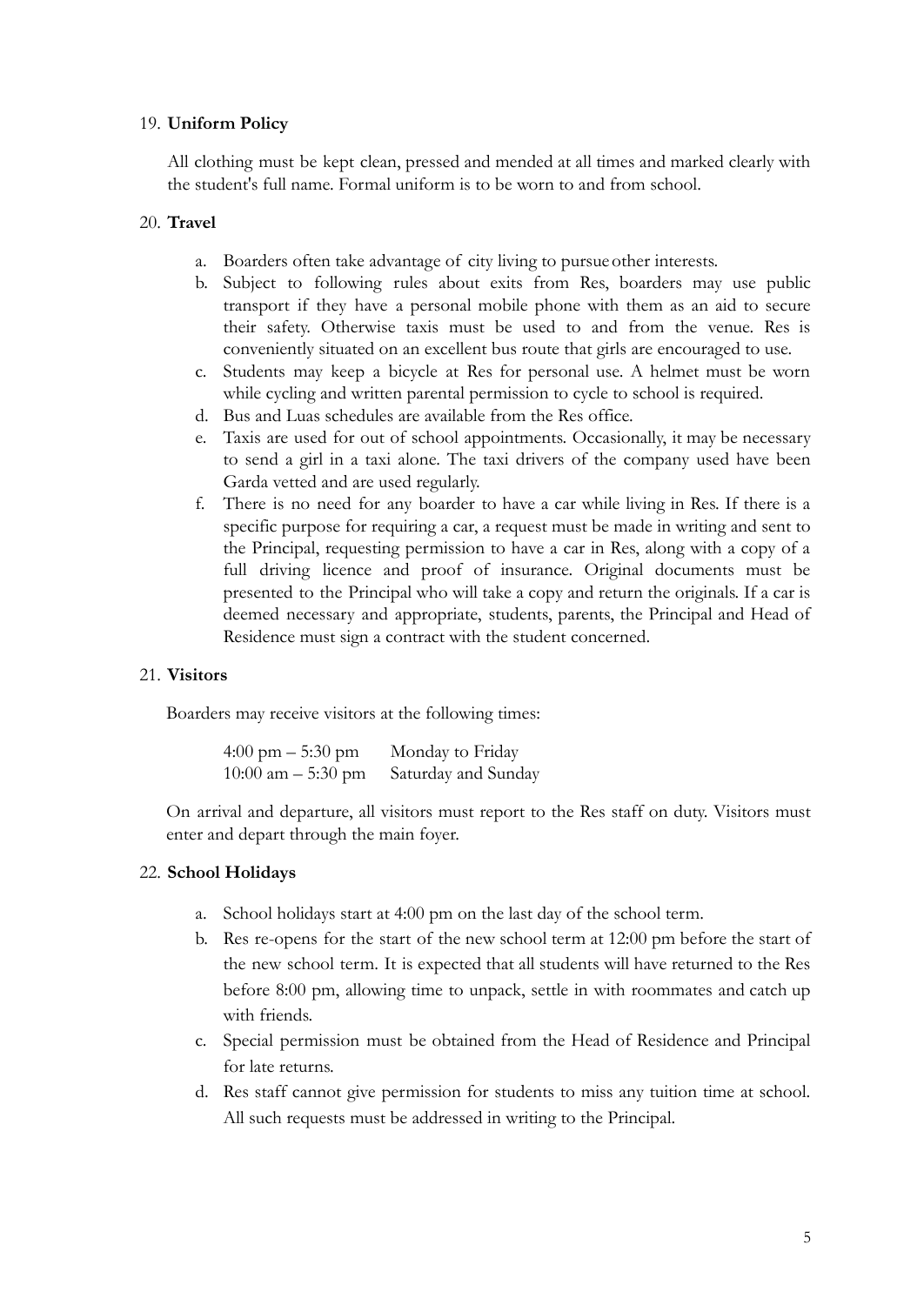#### 23. **Personal Safety**

It is the responsibility of boarders to keep themselves safe at all times and to inform the Res staff immediately if they have any concerns. For safety reasons, juniors and 1st Year students are not allowed out alone.

Students are permitted to go jogging between 7:00 am and 8:00 am or 4:00 pm and 5:30 pm around the grounds of the campus at Rathmines.

It is the responsibility of boarders to sign in and out on departure with the staff on duty and always carry a fully charged telephone and let staff on duty know where they plan to go. They must check in with the duty staff when they return to Res.

#### 24. **House Security**

All Res staff sleep in the Res building in close proximity to the girls' bedrooms.

The Campus gates are closed at all times. If a boarder is to be off campus, she must ring the bell to be let in.

Res is wired with an alarm that is activated if an external door is opened at night. The building will be floodlit throughout the night and checked by an external security company guard regularly.

Every room is fitted with a smoke detector. Excessive use of hair spray or any talcum powders can activate an alarm and should be avoided. Students must take due care not to set off alarms. All costs caused by intentional or careless activation of an alarm will be charged to the parents of the offending student/students.

#### 25. **Personal items of value**

- a. While every effort is made to ensure the safety of articles, Alexandra College does not hold any responsibility for lost or stolen items.
- b. It is recommended that students do not bring valuable belongings or large sums of money to Res.
- c. Jewellery and other valuables must be locked in the safe provided for each student in their room. Students will apply their own code.

#### 26. **Lost Property**

- a. All items must be clearly labelled and kept secure in drawers or wardrobes when not in use. Lost clothing is collected and placed in a box in the laundry. Unclaimed items are donated to charity at the end of every term.
- b. It is recommended that all girls have their own laundry marker pen to ensure that all items of clothing brought into Res are always clearly marked.
- c. Lost items of value e.g. wallets, phone, jewellery are kept in the Res office until collected by the owner.
- d. Boarders are discouraged from borrowing other girls' clothing, jewellery and other personal belongings. Girls who lose borrowed items are liable for the replacement value of the item.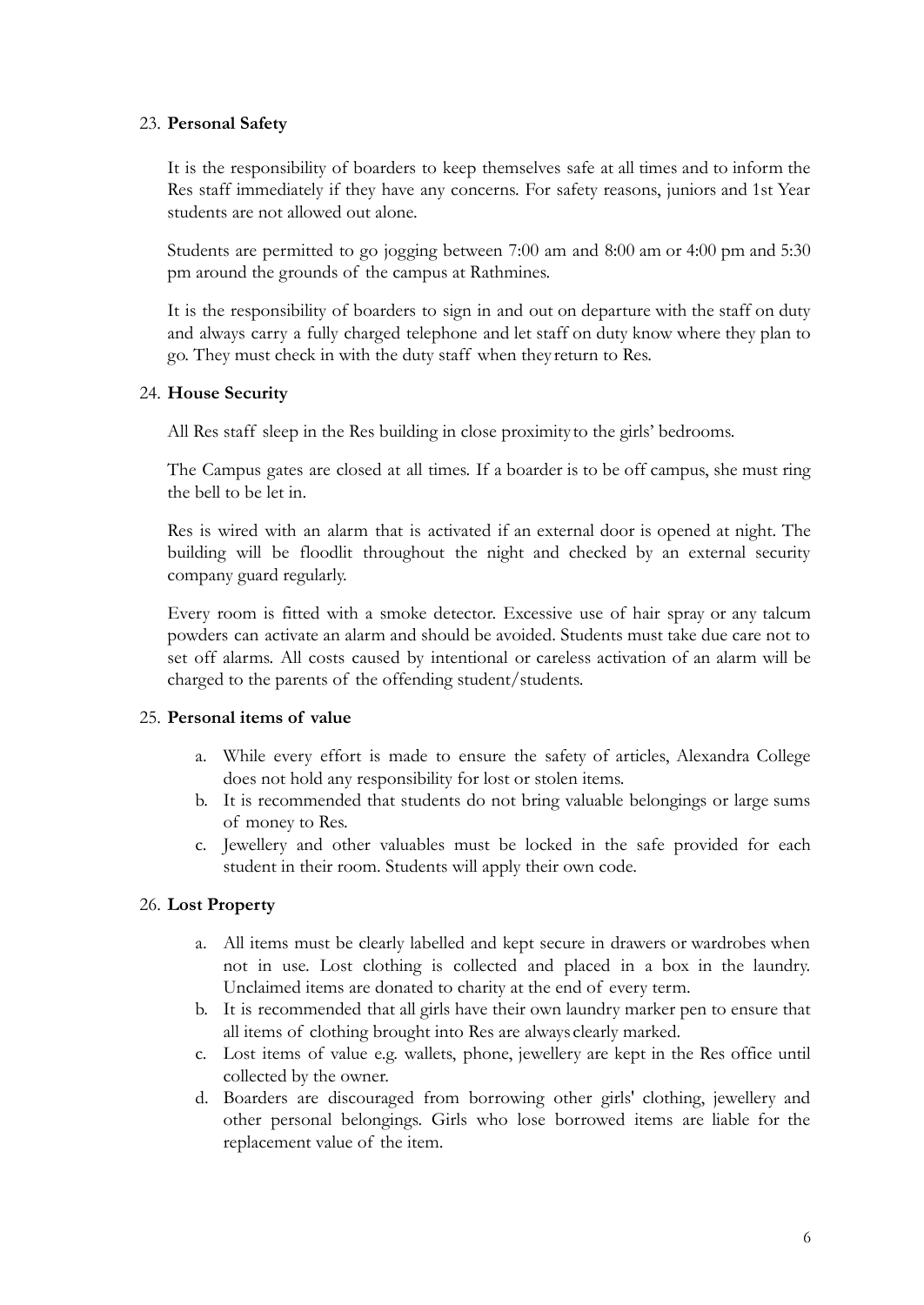#### 27. **Damage to Property**

Parents are responsible for the cost of any wilful or careless damage done by a student to Res property.

#### 28. **First Aid**

- a. All Res staff have a current First Aid certificate and are able to manage any emergency situation that may arise for girls in Res. If a student is not well enough to return to class or if a doctor's appointment is required, arrangements will be made either by parents, by the guardian or on occasion by the Head of Residence.
- b. Parents/Guardians are responsible for all medical bills.
- c. Transport for a non-urgent appointment will either be by taxi or Luas.
- d. In case of serious injury, if a doctor, dentist, or hospital visit is required, the student will be accompanied by a member of staff ina taxi or ambulance.

#### 29. **Medication**

- a. A Student Health and Administration of Medicines Form must be completed in the Alexandra College App before the start of the school year.
- b. It is vital that the school is aware of any medication each student is taking to enable the appropriate care to be given in the event of illness or injury.
- c. The health and well-being of all students is of the utmost importance to us. Students with asthma are encouraged to carry their inhalers with them at all times. Under no circumstances should any student share their medication with other students.
- d. A wide range of 'over the counter' medication is kept in the Res office medicine cabinet and will be supplied to those who need it. All students with serious medical conditions must have a doctor's letter with them.

#### 30. **Allergies**

Students with severe allergies requiring an EpiPen should keep one with them at all times. Res staff must be made aware of students with any severe allergies. All minor allergies will be dealt with by the Res staff.

#### 31. **Doctor**

You are free to choose your own doctor in the area. It is convenient to consult one of the local practices that have both female and male doctors. We use a doctor on call over the weekends, and at night if required.

#### 32. **Dentist**

Routine dental appointments should be made outside term time where possible. If dental treatment is required during term time older students may, with written permission from their parents or guardians addressed by email to the Principal and Head of Residence, travel by taxi or Luas to appointments. Parents or guardians must accompany younger students.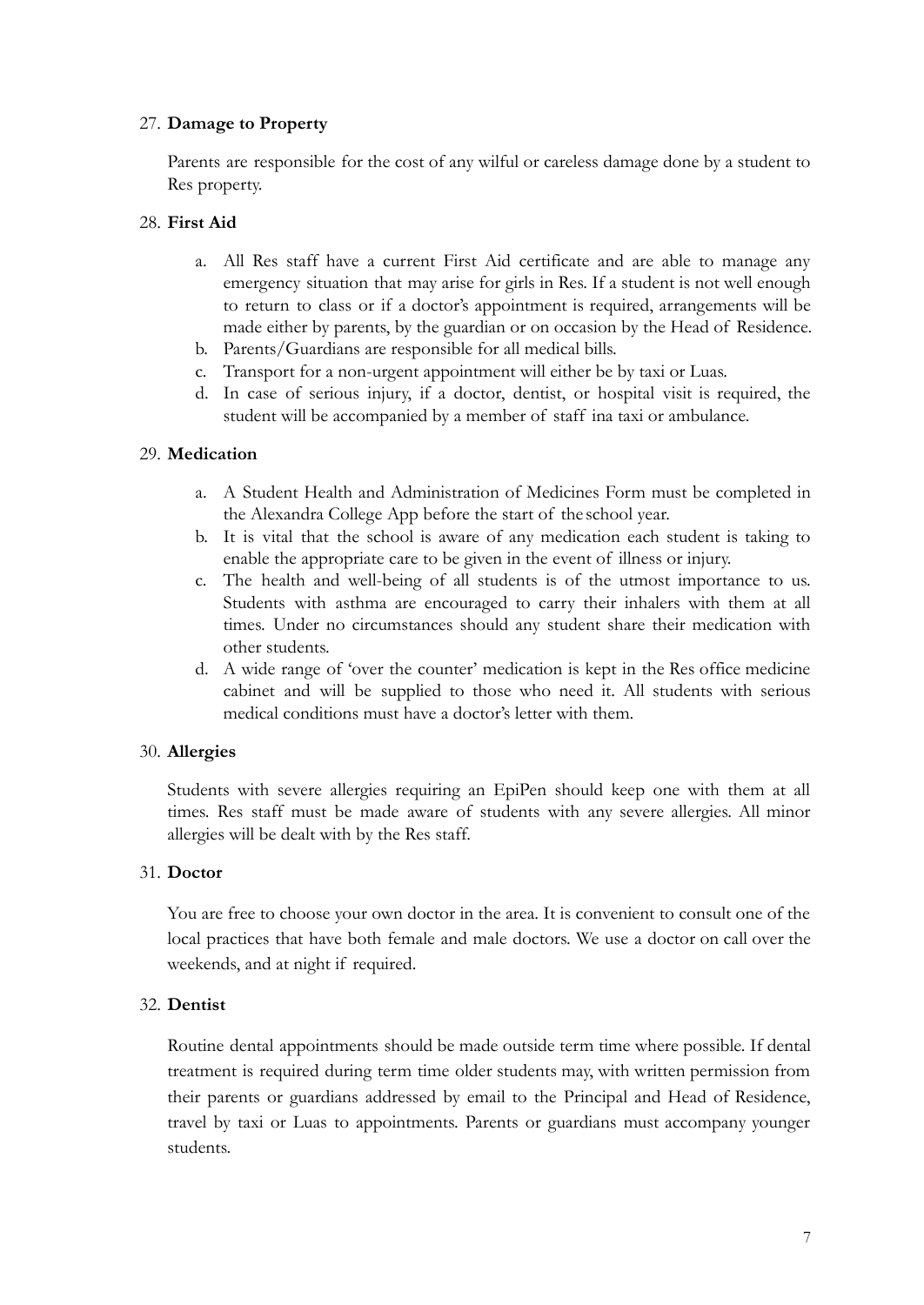## 33. **Electricity**

Power points and cords are checked regularly. Res has a circuit breaker in the event of an overload or short circuit. All electrical appliances e.g. hairdryers, hair straighteners must be turned off and removed when not in use. Mobile devices must be charged in the offices.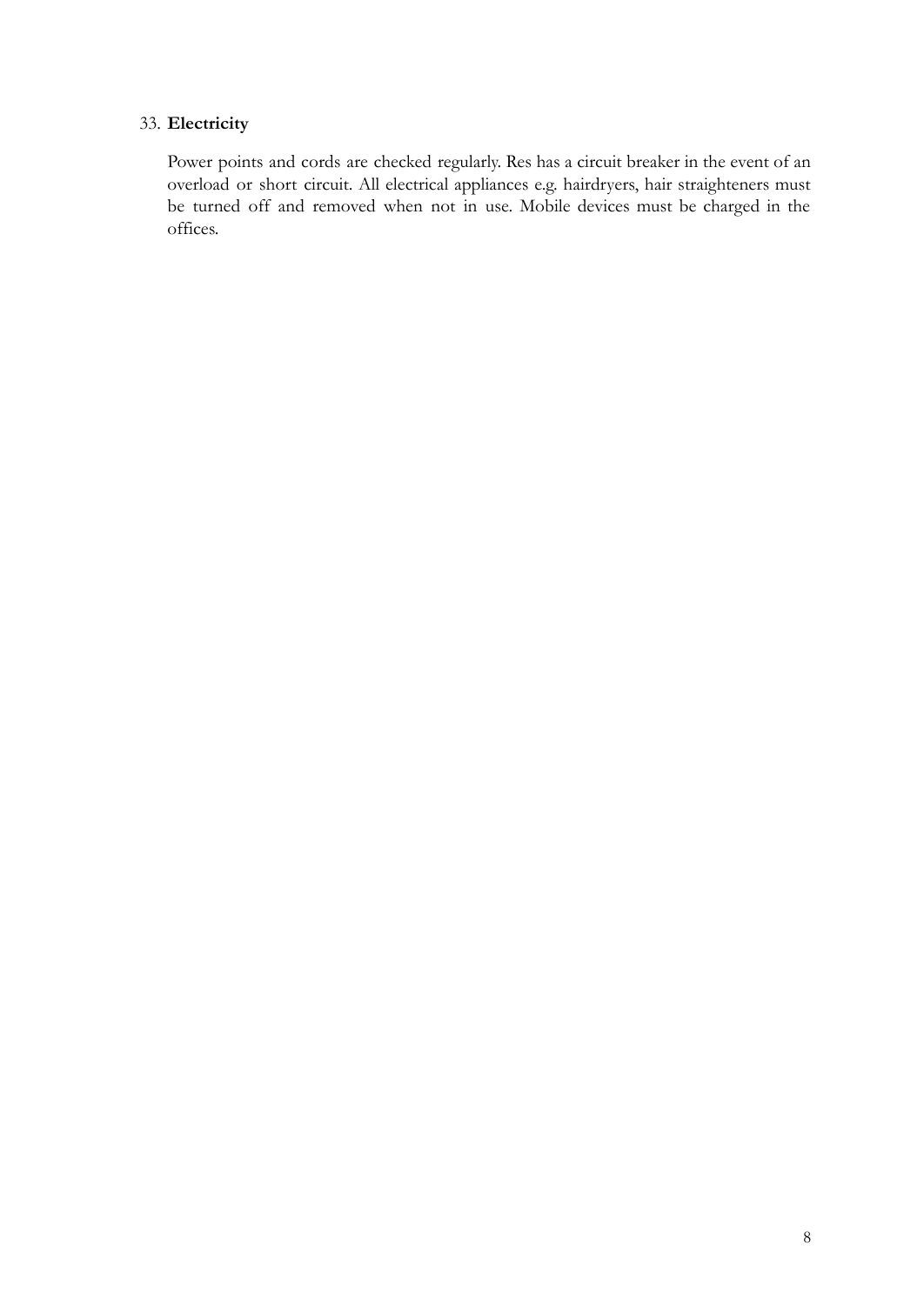# **B. Checklist of what to bring with you to Res**

| Duvet                                                       |  |
|-------------------------------------------------------------|--|
| Duvet Covers                                                |  |
| Pillow/s                                                    |  |
| Pillow cases                                                |  |
| <b>Sheets</b>                                               |  |
| <b>Bath Towels</b>                                          |  |
| Hand Towels                                                 |  |
| Toiletries                                                  |  |
| $Robe + flip flops for showing$                             |  |
| Laundry Bag                                                 |  |
| Net Bag for in house laundry $-1$ for colours, 1 for whites |  |
| Laundry marker/Sharpie pen                                  |  |
| School bag                                                  |  |
| <u> Uniform – see separate list</u>                         |  |
| Clothes for weekends/after school                           |  |
| Include a warm jacket or coat, hat and gloves               |  |
| Winter boots/Wellies                                        |  |

**All items must be clearly named**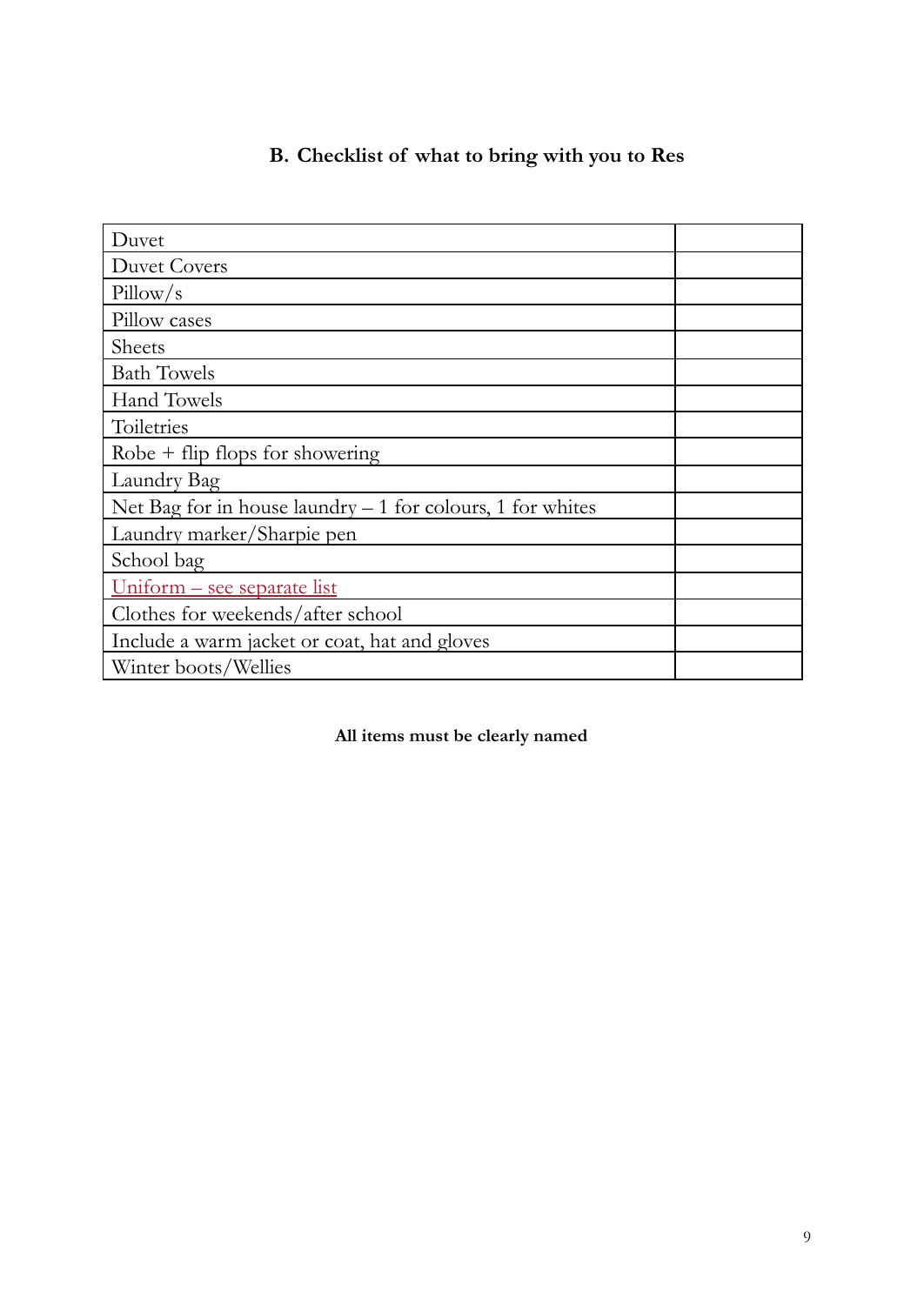## **C. Residence House Code of Conduct**

#### 1. **Relationship to the Characteristic Spirit of AlexandraCollege**

This policy aligns with and reflects our mission, ethos, educational philosophy, and our values.

#### Our Mission

We are committed to creating and maintaining an inclusive learning environment in which every girl is enabled to know her worth, see the worth of others, and to live each school day well, for her good and for the common good.

It is our hope that every student leaves this College equipped to continue her lifelong learning process joyfully, to carve her own path, to make and sustain relationships, and to make her particular positive contribution to society.

Achievement of our mission requires the full support, engagement and day to day commitment of the whole school community.

#### Our Values

Our core values are a daily commitment to a way of being in the world.

We are committed to:

Independent Thinking: We teach our students to know themselves; how to think freely, critically and purposefully; to reason respectfully.

Respect: We respect ourselves, each other and our environment.

Responsibility: We are responsible for ourselves and to society. We act purposefully with conscience.

Diversity: We value the identity, heritage and culture of every student. We acknowledge and celebrate interconnectivity and the value and challenge of difference.

#### 2. **Purpose of the Policy**

The purpose of this policy is to promote partnership in providing and maintaining a safe place to learn and live together; to provide for the conscientious freedom, wellbeing and inclusion of all students; to clarify expectations of behaviour; to build a community, culture and relationships of mutual wellbeing, respect and responsibility in Res.

By following the simple rules set out in this policy, each girl will contribute actively and positively to the day to day running of the Res ina way that is beneficial for everyone.

#### 3. **Expected Behaviour**

a. All members of the Alexandra College community have the right to enjoy a safe and ordered environment, free of bullying and harassment, where cooperation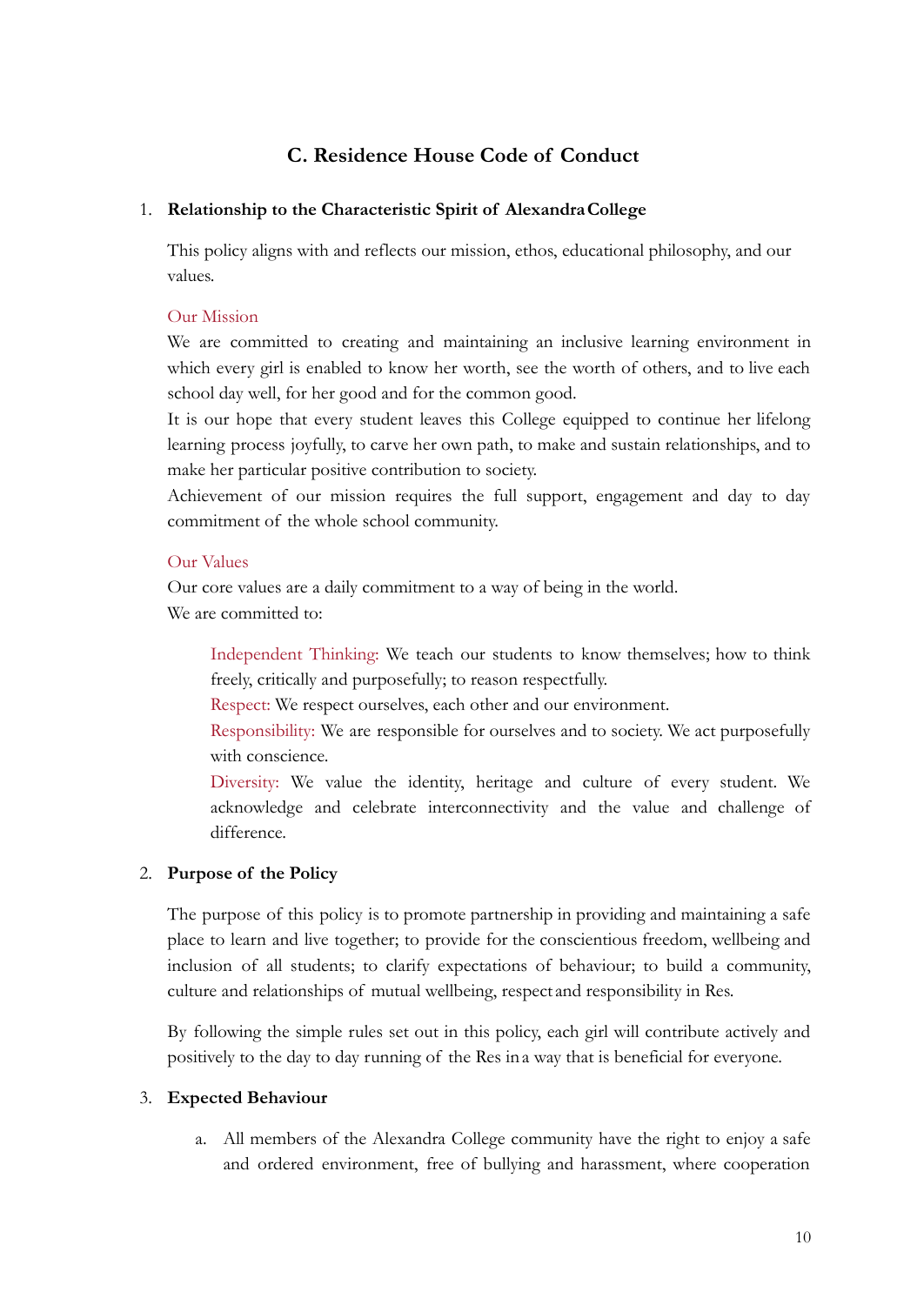and interaction are encouraged, individuals are valued and property is respected. Our aim is to prepare and guide students so that they can lead their lives in a responsible and positive manner as well-rounded and responsible adults.

- b. Our girls are encouraged to live together in Res, work together and to develop a sense of community. They are encouraged to demonstrate qualities of care, respect, tolerance, patience and flexibility that are needed to live in harmony. This entails certain rights, responsibilities and consequences.
- c. Parents and Res staff share responsibility for girls while they are living in the Res. It is important that parents and Res staff work together to ensure consistency in expectations in student behaviour.
- d. Parental support and cooperation is greatly appreciated. Parents are encouraged to discuss any concerns with the Head of Residence.

#### 4. **A Living Policy**

This Code of Conduct is a dynamic living policy andwill be reviewed regularly.

#### 5. **Scope of Policy - Alexandra College Code of Behaviour**

- a. All boarders are bound by the [Alexandra College Code](https://alexandracollege.eu/docs/Policies/Code_of_Behaviour_and_Disciplinary_Procedure_2020_Draft_for_consultation.pdf) of Behaviour at all times.
- b. This Residence Code of Conduct should be read in conjunction with the Anti-Bullying Policy; Social Media and Internet Acceptable Use Policy; and the College Code of Behaviour.

#### 6. **Overnight and Weekend Leave; Exits and Entries to the Residence House**

- a. Students are encouraged to develop their social skills through interaction with each other, girls in the day school and students from other schools.
- b. The amenities in the local area and the city are extensive and while girls are encouraged to make use of the attractions, outings are carefully monitored.
- c. Students must never leave the Residence House or grounds unaccompanied or without the required permission. For safety, students must go out in pairs at all times.
- d. Students must carry phones with them at all times when they leave Res and ensure that they are turned on.
- e. All students who leave the Residence House or College premises for any reason whatsoever and for any amount of time whatsoever must sign out with a member of staff and sign back in on their return. The College will not be responsible for any student who leaves the premises without signing out or signing back in in the proper way.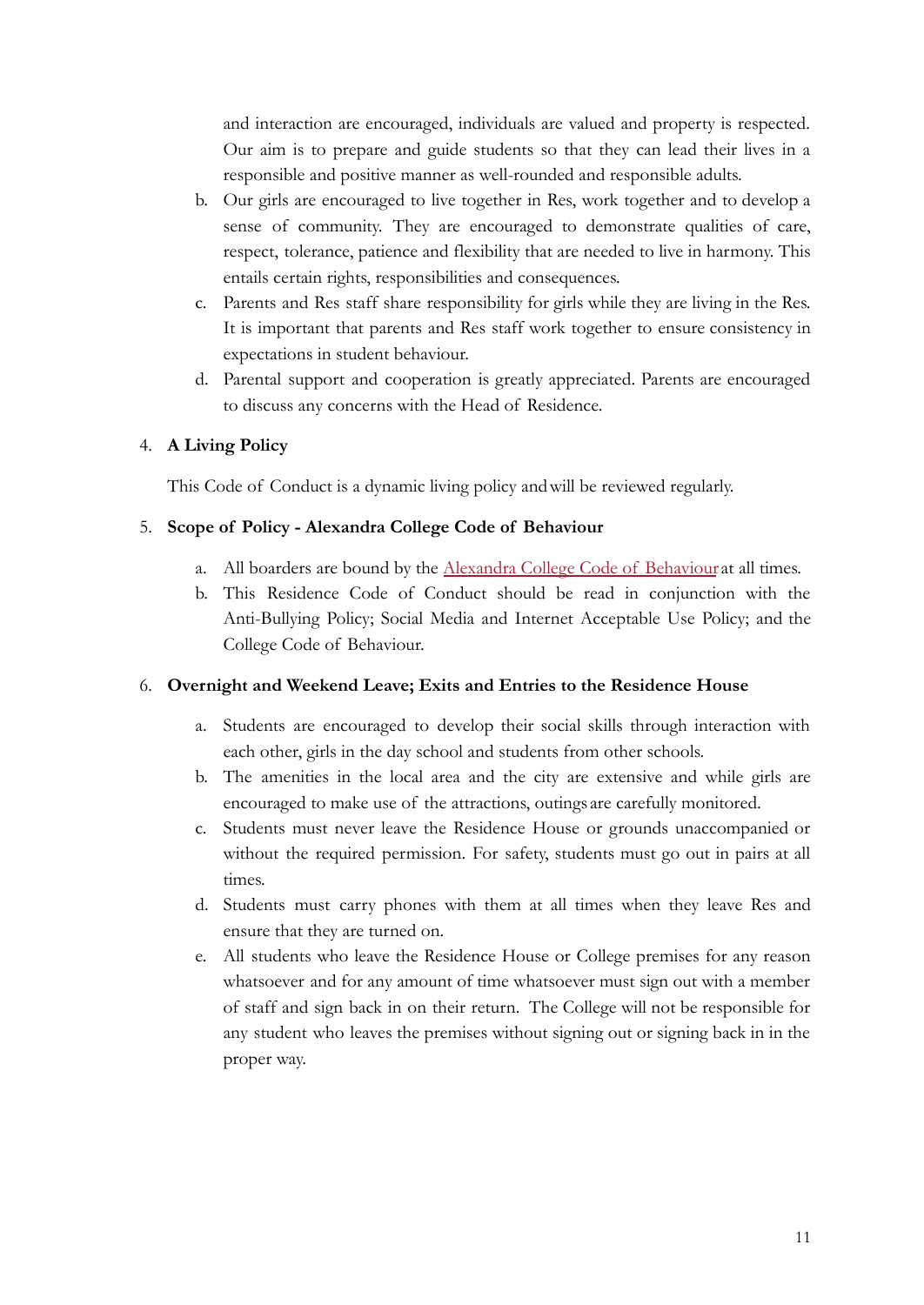- f. Students are only permitted to be off school premises:
	- i. to visit the local shops across the road in pairs for short periods of up to 40 minutes between 4:00 pm and 5:30 pm.
	- ii. between 4:15 pm to 5:30 pm Monday to Friday and between 12:00 pm to 5:30 pm on Saturday and Sunday to go to **an approved destination** if:
		- 1. their parents or guardians have signed and returned to the College an Exeat Permission Form and
		- 2. they report back to the Residence staff on duty no later than by 5:30 pm.
	- iii. to go home for the weekend if:
		- 1. they have **written email permission** from their parents or guardians and
		- 2. they report back to the Residence staff by either 8:00 pm on Sunday evening or by 7:30 am on Monday morning.
	- iv. to spend the weekend or an overnight with another family if
		- 1. they have **prior written email permission** from parents or guardians
		- 2. have provided the names and contact details of the host family to the Principal and Head of Residence by email and
		- 3. they report back to the Residence staff by either 8:00 pm on Sunday evening or by 7:30 am on Monday morning.
- g. Students who wish to leave the Residence house or grounds at any other time or for any purpose must have clear **written permission** from their parents/guardians. **Please email the Head of Residenceand the Principal.**
- h. Res Staff reserve the right to refuse weekend leave e.g. if the outing is considered unsuitable or the frequency of outings is disruptive to the student's study. This will be discussed with the student's parents.
- i. All girls are required to honour their weekend sporting commitments to avoid disruption to their teams.

#### 7. **Homework and Prep**

- a. Students are expected to be fully prepared for their classes each day. This will require careful study in evening study.
- b. As a general rule, the following study timetable should be adhered to on at least five evenings a week.

| Fifth and Sixth Year | $3 - 3.5$ hours |
|----------------------|-----------------|
|----------------------|-----------------|

- ii. Second and Third Year  $2.5 3$  hours
- iii. First Year 2 hours
- c. Appropriate sanctions will apply to students who disturb others during prep.
- d. Dinner is served at 5:30 pm. All students are expected to be present.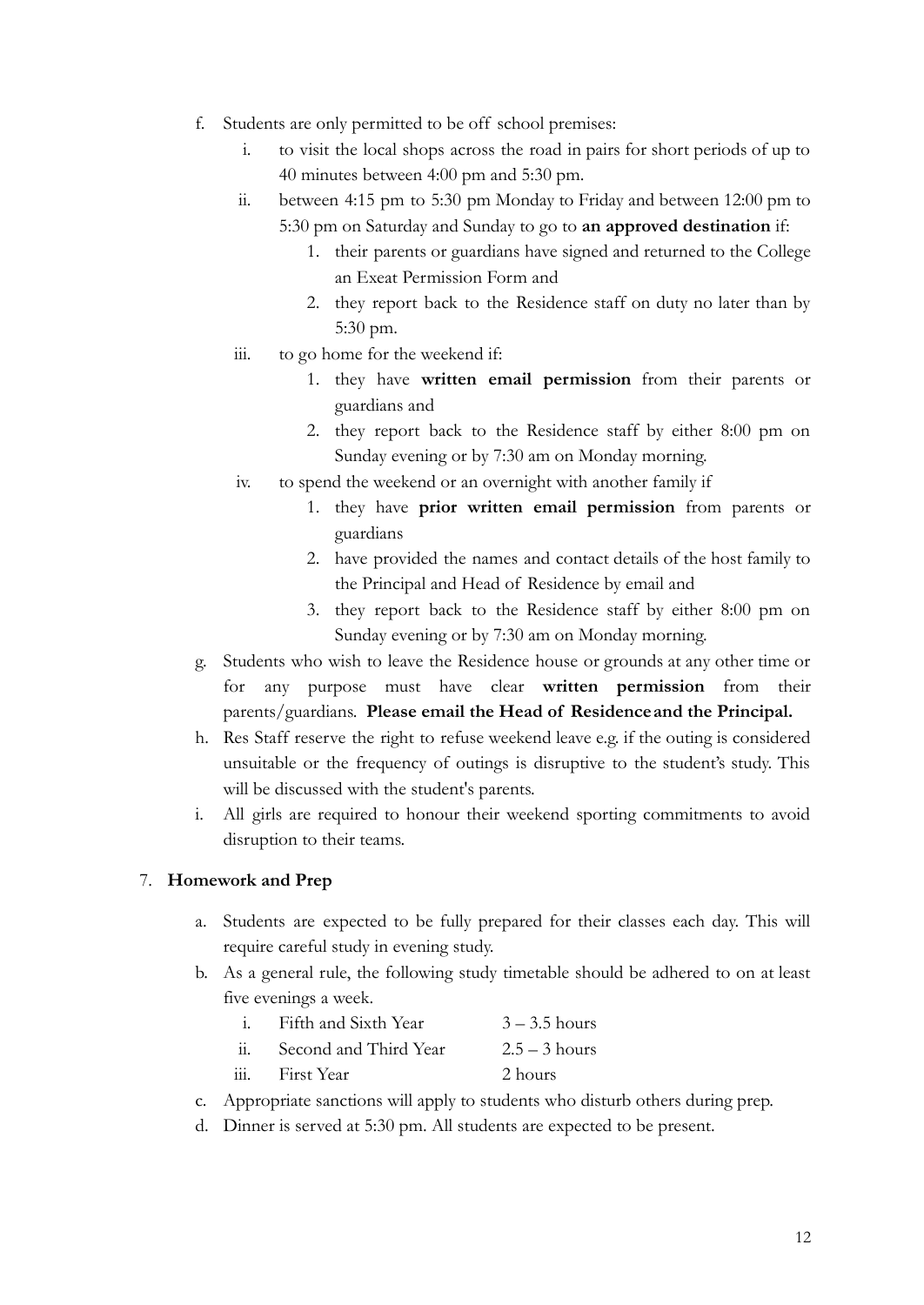#### 8. **Atmosphere of Learning and Co-operative Living**

- a. The College aims to promote and develop a positive learning community. We encourage self-discipline and co-operation so that a positive, enjoyable and fun school atmosphere prevails.
- b. All boarders are requested to behave in a way that is respectful of the needs of other boarders and of Residence staff and in the bestinterests of all.

#### 9. **Mobile Phones and other Personal Electronic Equipment**

- a. Students are permitted to have a personal mobile phone. Students are only permitted to have one mobile phone.
- b. Mobile phones must be charged in the offices in Res. For health and safety reasons, they must not be charged in the dormitories or recreation rooms.
- c. Juniors, 1st and 2nd Years must hand their mobiles into the office before they go to bed. If a student has her device in the dormitory other than with the express permission of the Head of Residence, the device will be confiscated for a full school day and the student will get a bad report.
- d. Students are not permitted to make or receive calls during prep: 6:30 pm to 8:30 pm. Girls in 5th and 6th Year may not use their phones between 6:30 pm and 9:30 pm.
- e. Students are permitted to have an iPad.
- f. Juniors, 1st, and 2nd Years must hand their iPads into the office before they go to bed. 3rd to 6th Years are exempt from these rules, but are expected to use their phones and iPads wisely.
- g. Laptops, iPads and all mobile communication devices are the responsibility of students. All devices must be clearly named for easy identification and are kept at the girls' own risk. The school assumes no responsibility for loss or damage to mobile phones or other devices.
- h. Parents and students are expected to observe and adhere to the terms and conditions, including age restrictions when downloading apps to their devices.
- i. Parents are advised that if students have their own laptop with internet connection: iPhone, iPad, iPod Touch or similar device, the school is unable to monitor or place any restriction on their use if they do not know of their existence.
- j. If a student uses a mobile phone or other device to bully others her behaviour will be investigated under the School's Anti-Bullying policy and appropriate sanctions will apply. It is a criminal offence to use a mobile device to menace, harass or offend another person.
- k. Skype and MSN are available for student use from their laptop.
- l. **Wi-Fi will be switched off at 10:30 pm.**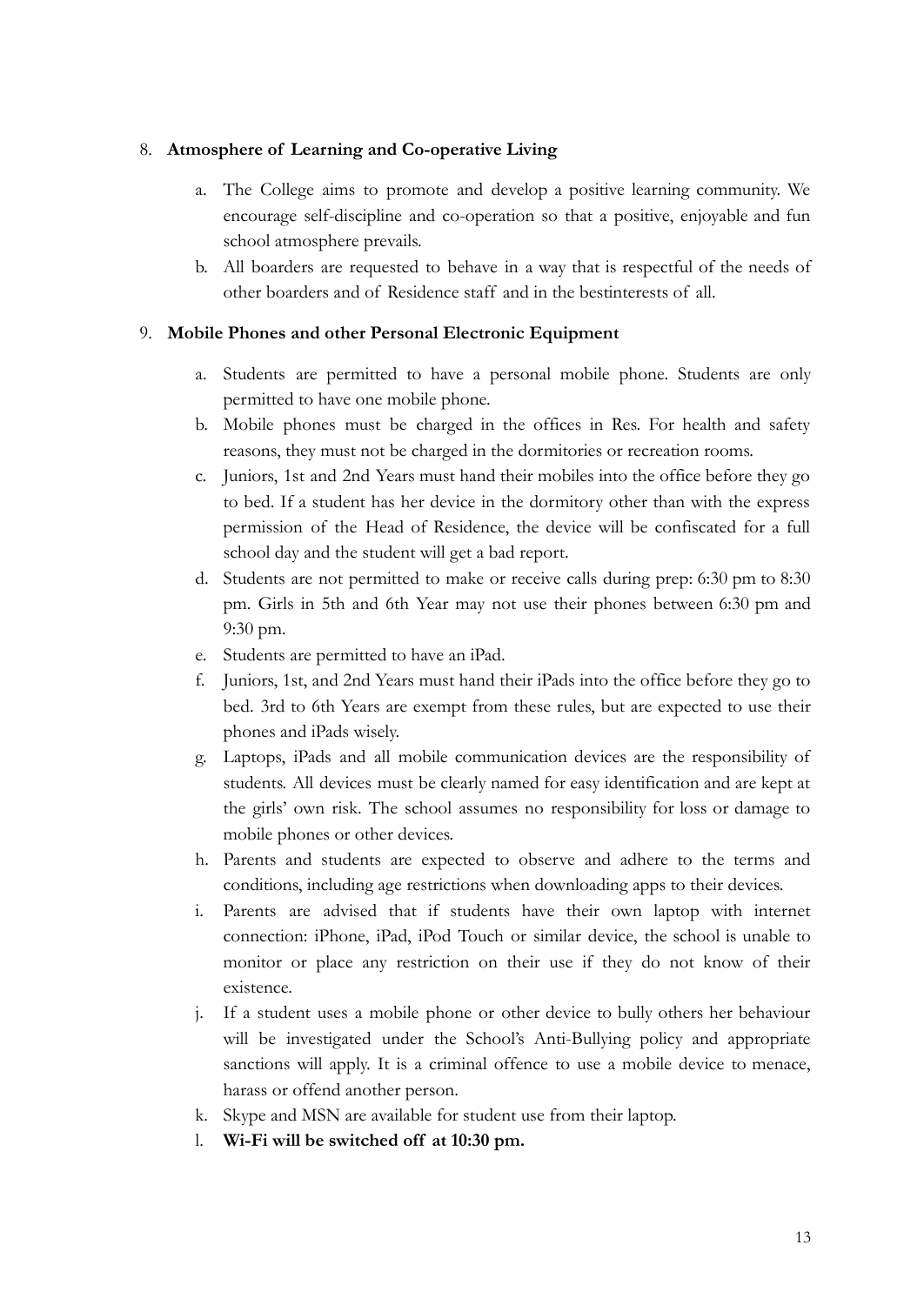#### 10. **Food and Drink**

- a. Food and drink may not be kept or consumed in the dormitories. Students found eating in undesignated areas may have their food confiscated.
- b. Chewing Gum is not allowed on school premises at any time.

#### 11. **Personal and Public Property**

- a. Students must respect College property and the property of others.
- b. No one may interfere in any way with the belongings of anybody else.
- c. The school will take disciplinary action up to and including suspension and expulsion in cases of theft.

### 12. **Medicines**

All medicines must be handed in to the Head of Residence who will then supervise their administration.

### 13. **Bullying and Harassment**

Any form of harassment or bullying of any member of the school community by a student is unacceptable, will be investigated and dealt with by the College in accordance with the Anti-Bullying Policy and may lead to removal from the Residence House, suspension or permanent expulsion from the school.

#### 14. **Outings and Tours**

- a. The College Code of Behaviour also applies to all outings and tours organised by the Residence staff for boarders.
- b. Before a student is accepted for a tour, her previous behaviour may be taken into consideration.
- c. Parental consent is not required for weekend outings which take place during the school term.
- d. Representing Alexandra College is an honour and brings responsibilities. Students representing the College must adhere to the College's Code of Behaviour at all times.

#### 15. **Substance Abuse**

- a. The possession and/or use of prohibited substancesis strictly forbidden.
- b. It is a breach of school policy to use legal drugsinappropriately.
- c. No student is permitted to smoke or vape while in the Residence House, on the grounds or in its environs. If any student breaches this provision, she will get detention for a first offence and suspension for any subsequent offences.
- d. The possession, use, consumption, sharing or sale of alcohol or non-prescribed drugs or vaping equipment is forbidden at all times.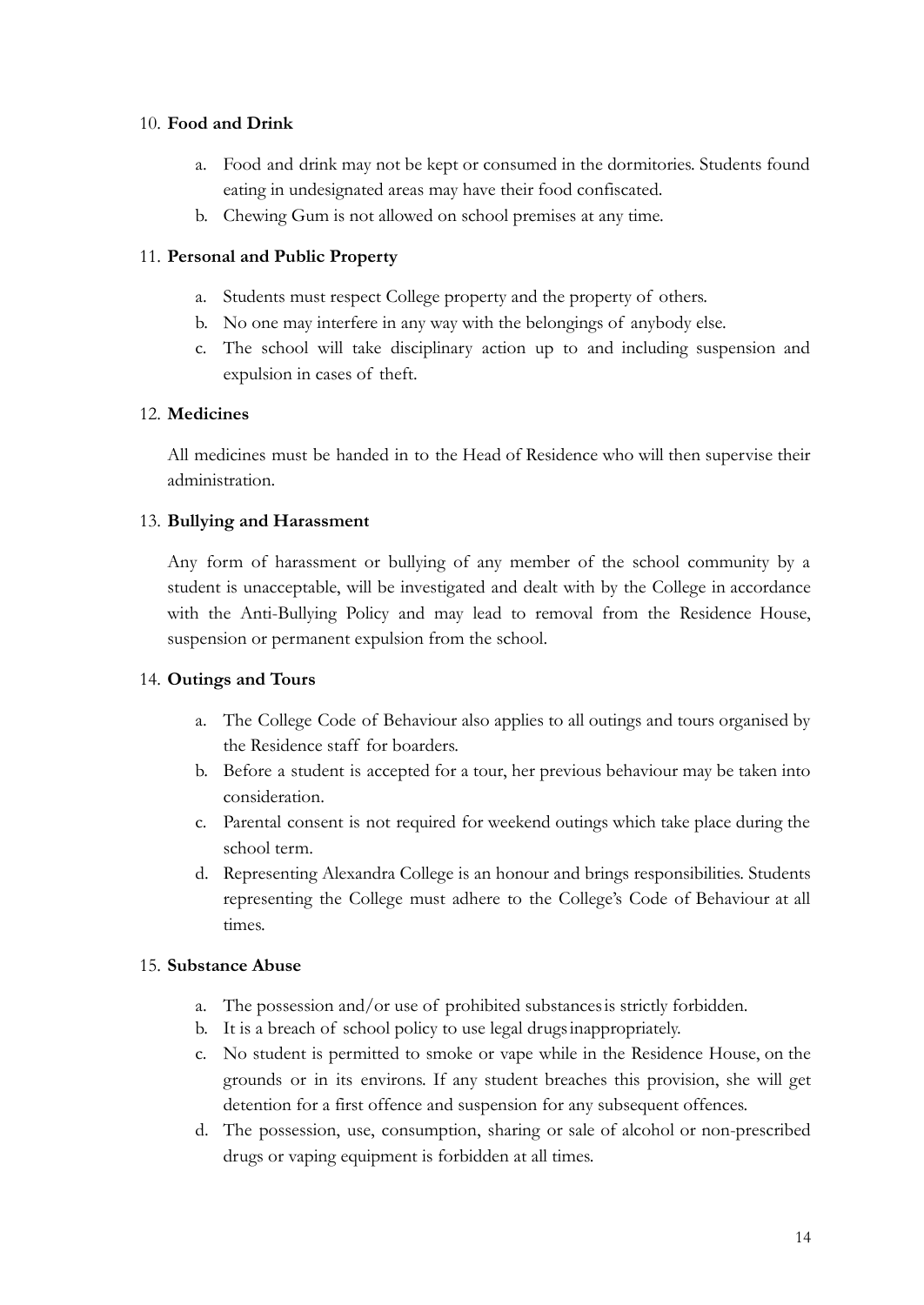- e. Students are not permitted to be on school premises or attend any school activity while under the influence of alcohol and/or illegaldrugs.
- f. The school will take disciplinary action in accordance with the Code of Behaviour up to and including expulsion for breaches of this provision. The school will inform the Gardaí as appropriate.

#### 16. **Commendations and Sanctions**

- a. Generally Good Reports and any sanctions will be managed in accordance with the Alexandra College Code of Behaviour.
- b. Minor issues are dealt with by staff on duty in Res. These are recorded and reported to the Head of Residence.
- c. Continual minor offences are recorded in a daily diary and directed to the Head of Residence. They may also be reported to the Principal.
- d. The Head of Boarding will discuss serious offences with the Principal and other staff as appropriate and also report to parents.